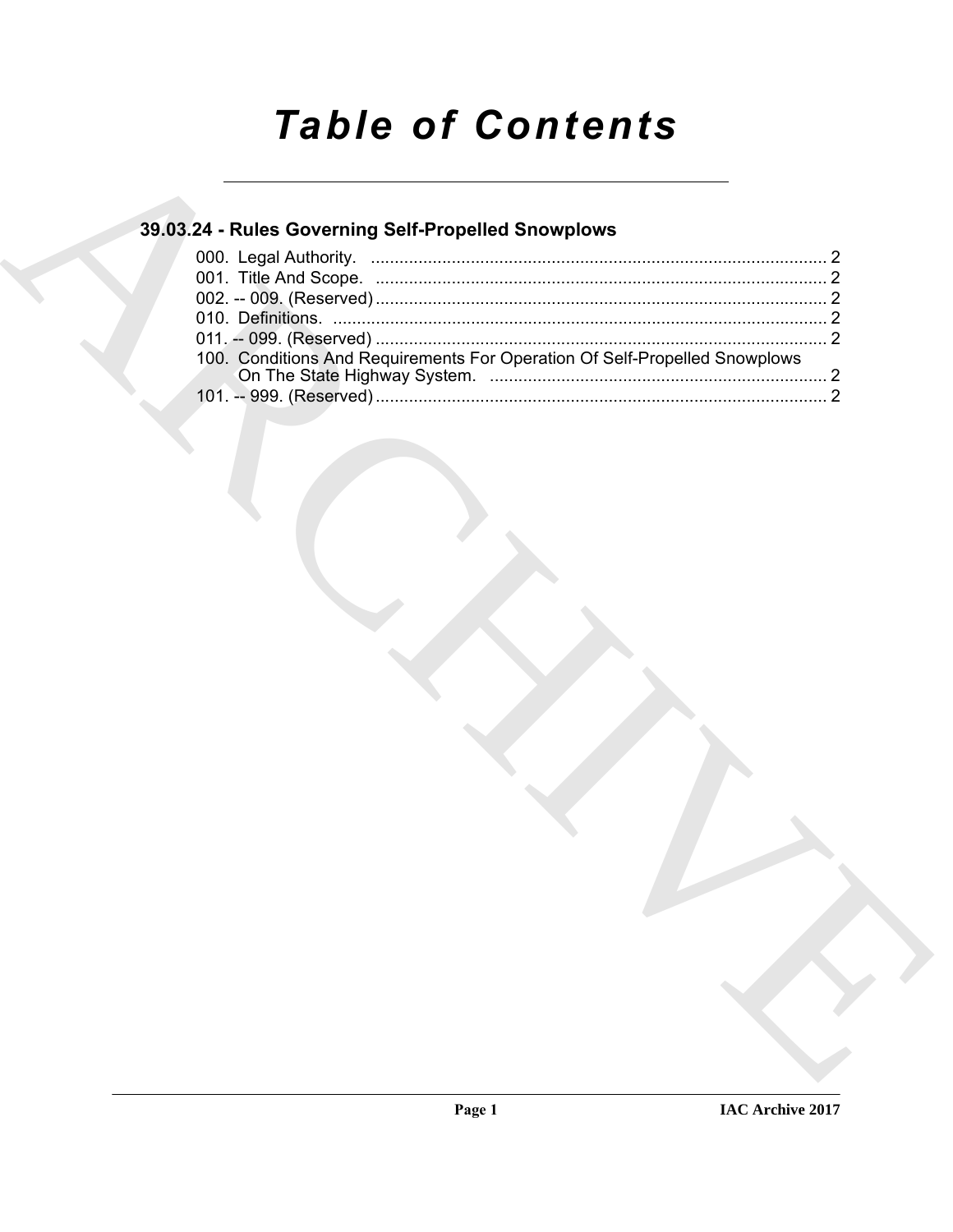#### **IDAPA 39 TITLE 03 CHAPTER 24**

#### **39.03.24 - RULES GOVERNING SELF-PROPELLED SNOWPLOWS**

#### <span id="page-1-1"></span><span id="page-1-0"></span>**000. LEGAL AUTHORITY.**

The rule is adopted under authority of Sections 40-312 and 49-1004, Idaho Code. (12-26-90)

#### <span id="page-1-2"></span>**001. TITLE AND SCOPE.**

**01. Title**. This rule shall be cited as IDAPA 39.03.24, "Rules Governing Self-Propelled Snowplows," IDAPA 39, Title 03, Chapter 24.  $(4-5-00)$ 

**39.03.24 - RULES GOVERNING SELF-PROPELLED SHOWPLOWS**<br>
1910. LEGAL-AUTIONITY:<br>
1911. LEGAL-AUTIONITY:<br>
1911. TITLE AND SCOPE.<br>
1911. TITLE AND SCOPE.<br>
1911. TITLE AND SCOPE.<br>
1913. THE AND SCOPE.<br>
1922. A SURPARENT COMPRE **02.** Scope. Self-propelled snowplows cannot comply with the safety requirements as other oversize loads due to the nature of their operation. Therefore, this rule is promulgated to state the regulations and safety requirements for overwidth self-propelled snowplows operating under overlegal permit authority. The self-propelled snowplows will be permitted at the rates listed in Rule 39.03.21, "Rules Governing Special Permit Fees," for oversize  $\lambda$ loads.  $(4-5-00)$ 

#### <span id="page-1-3"></span>**002. -- 009. (RESERVED)**

<span id="page-1-13"></span><span id="page-1-4"></span>**010. DEFINITIONS.**

Refer to IDAPA 39.03.01, "Rules Governing Definitions," for definitions of the terms used in this rule. (12-26-90)

#### <span id="page-1-5"></span>**011. -- 099. (RESERVED)**

#### <span id="page-1-8"></span><span id="page-1-6"></span>**100. CONDITIONS AND REQUIREMENTS FOR OPERATION OF SELF-PROPELLED SNOWPLOWS ON THE STATE HIGHWAY SYSTEM.**

<span id="page-1-10"></span>**01. Maximum Width**. The maximum width of the self-propelled snowplows utilized to clear roads, streets and other locations of snow or debris shall be eight  $(8)$  feet six  $(6)$  inches and the maximum width of the blade mounted on this vehicle shall be fourteen (14) feet as measured normal to the direction of travel. (8-25-94)

<span id="page-1-11"></span>**02. No Pilot/Escort Vehicles Required**. Self-propelled snowplows utilized to clear roads, streets and other locations of snow or debris may operate with no escort vehicles required twenty-four (24) hours a day, seven (7) days a week, including holidays. (4-5-00)

<span id="page-1-12"></span>**03.** Warning Flags. A twelve (12) inch by twelve (12) inch red or fluorescent orange flag shall be near the extremities of the blade if it exceeds eight (8) feet six (6) inches in width. (4-5-00) mounted near the extremities of the blade if it exceeds eight  $(8)$  feet six  $(6)$  inches in width.

<span id="page-1-9"></span>**04. Clearance Light or Reflector Requirements**. When operating during hours of darkness, a clearance light or a clearance reflector which meets the specifications listed in Sections 49-910 and 49-911, Idaho Code, shall be mounted near the extremities of the blade if the blade exceeds eight (8) feet six (6) inches in width.

(8-25-94)

<span id="page-1-7"></span>**101. -- 999. (RESERVED)**